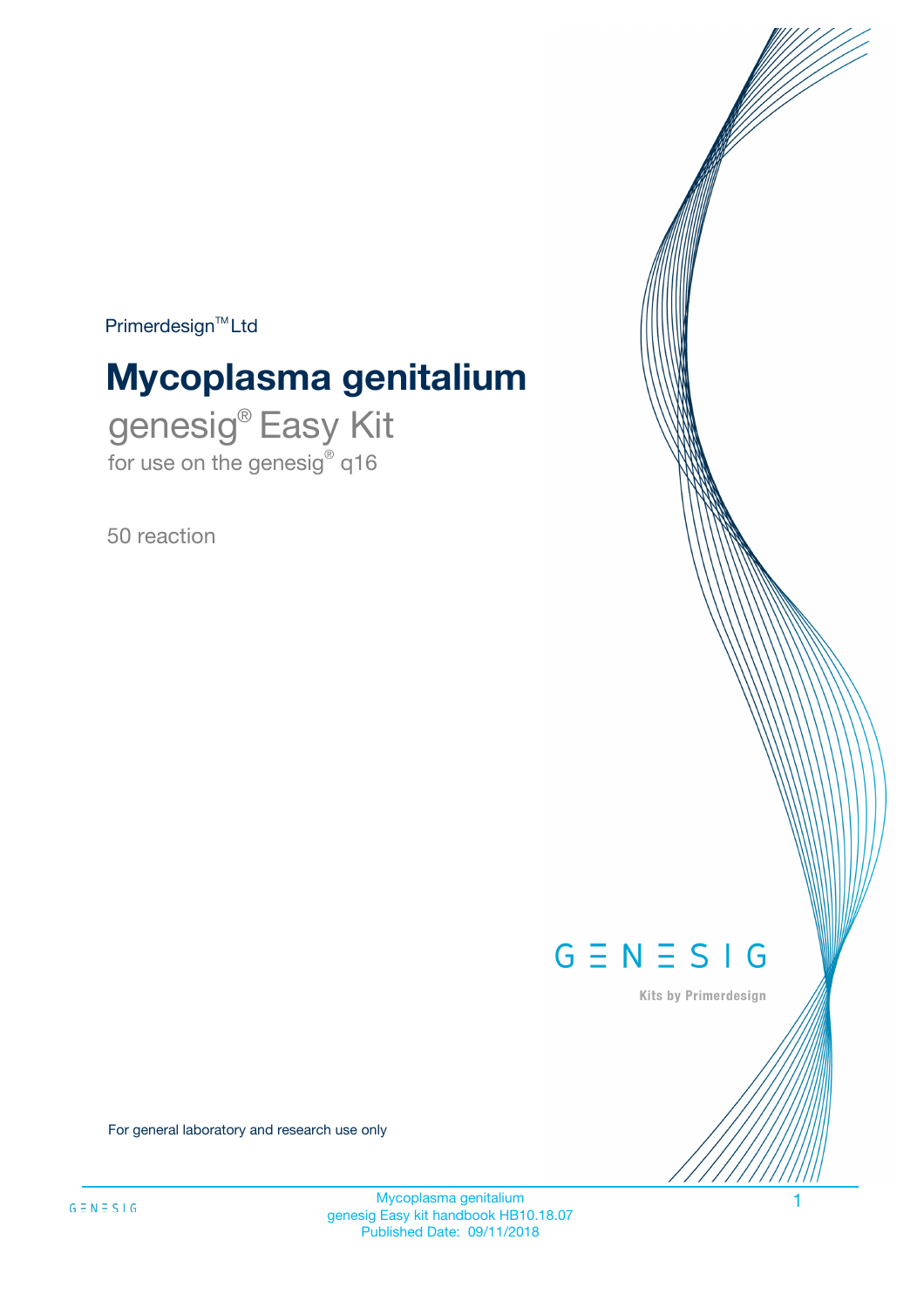# genesig® Easy: at a glance guide

#### **For each DNA test**

| Component                 | <b>Volume</b> | Lab-in-a-box pipette |  |
|---------------------------|---------------|----------------------|--|
| M.genitalium reaction mix | 10 µl         |                      |  |
| <b>Your DNA sample</b>    | 10 µl         |                      |  |

#### **For each positive control**

| Component                 | Volume          | Lab-in-a-box pipette |  |
|---------------------------|-----------------|----------------------|--|
| M.genitalium reaction mix | 10 <sub>µ</sub> |                      |  |
| Positive control template | 10 µl           |                      |  |

#### **For each negative control**

| Component                 | <b>Volume</b>   | Lab-in-a-box pipette |  |
|---------------------------|-----------------|----------------------|--|
| M.genitalium reaction mix | 10 <sub>µ</sub> |                      |  |
| <u>Water</u>              | 10 <sub>µ</sub> |                      |  |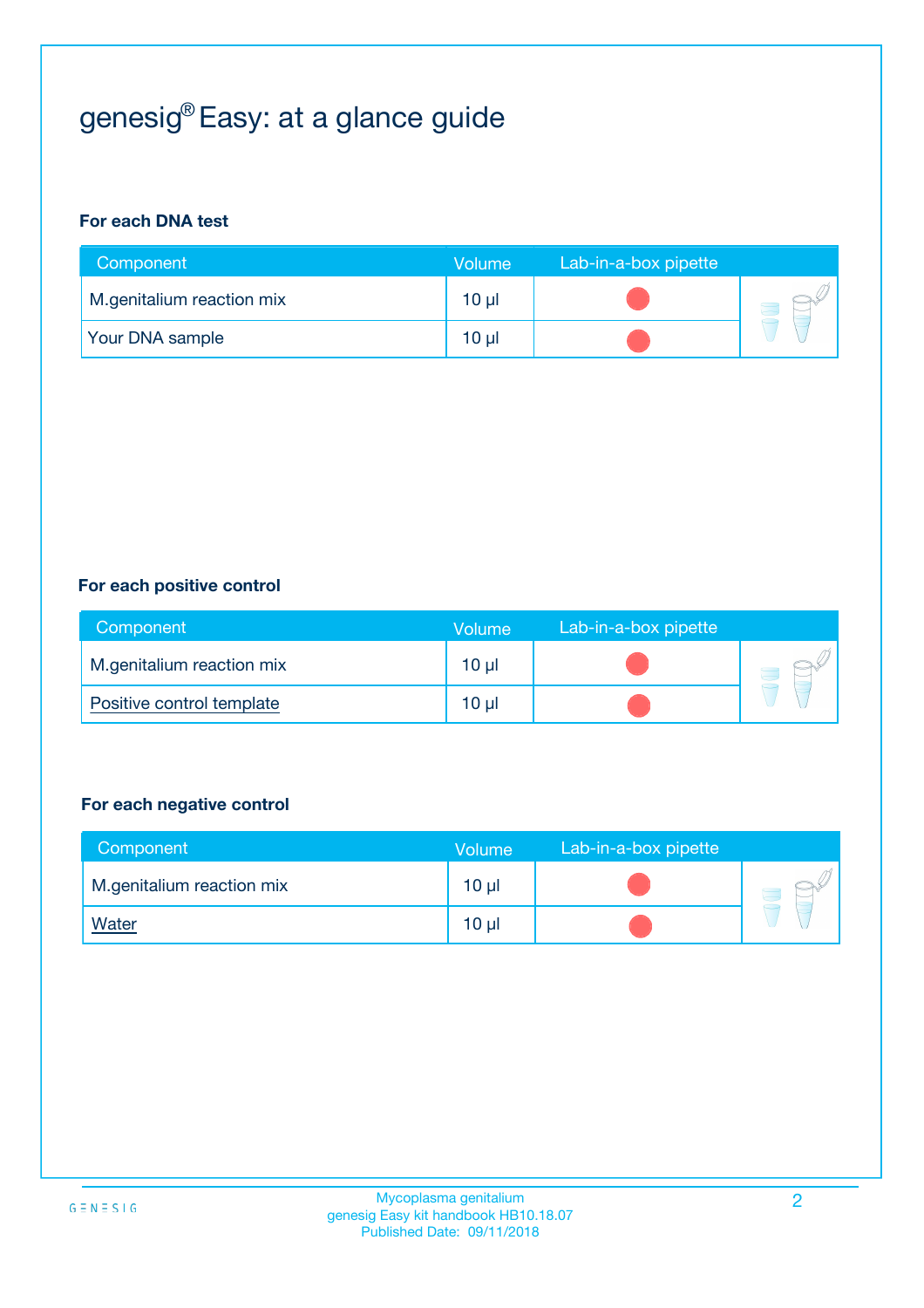# Kit Contents



## Reagents and equipment to be supplied by the user

#### **genesig® q16 instrument**

#### **genesig® Easy Extraction Kit**

This kit is designed to work well with all processes that yield high quality RNA and DNA but the genesig Easy extraction method is recommended for ease of use.

#### **genesig® Lab-In-A-Box**

The genesig Lab-In-A-Box contains all of the pipettes, tips and racks that you will need to use a genesig Easy kit. Alternatively if you already have these components and equipment these can be used instead.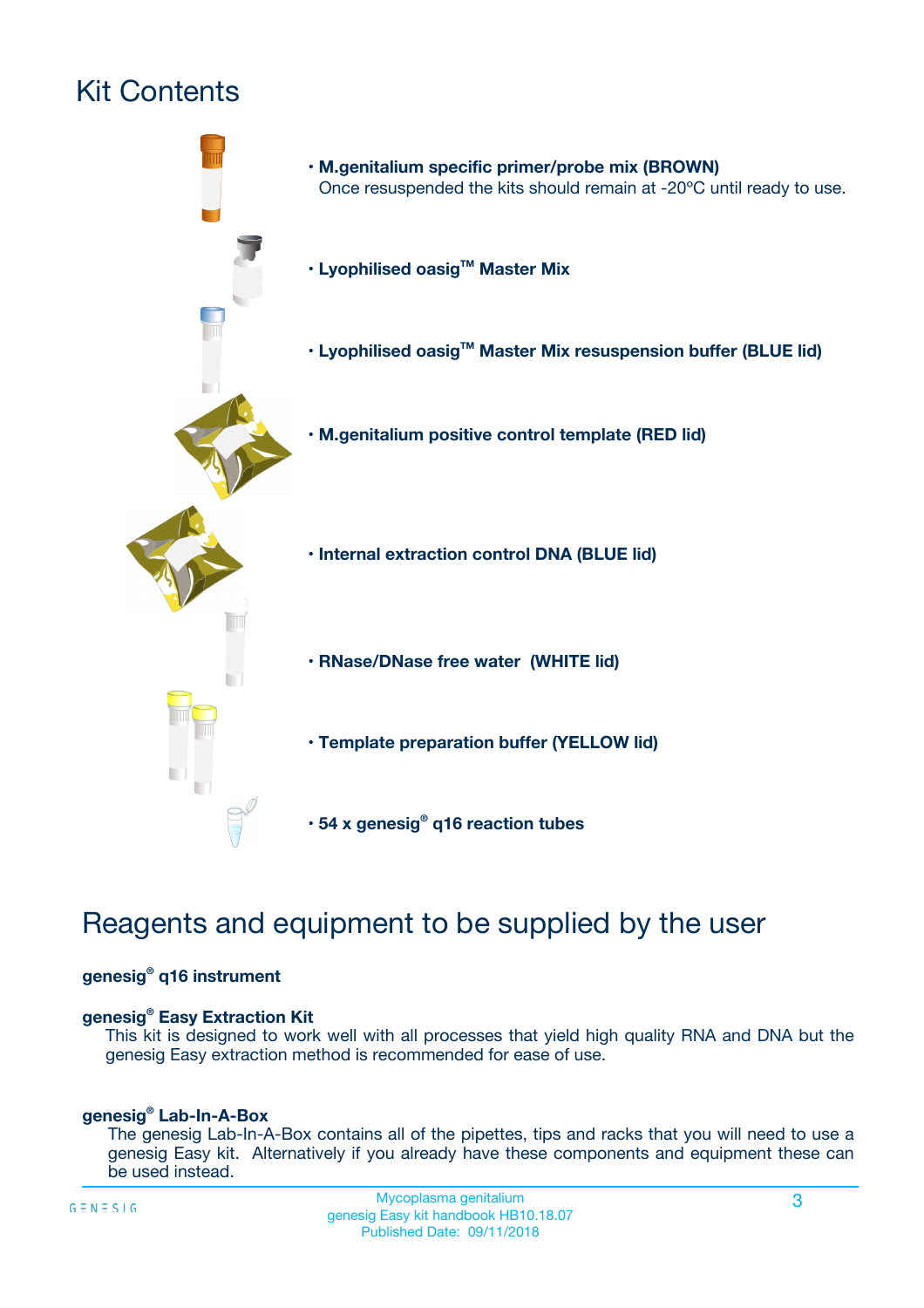## Step-by-step guide

### 1. Create your reaction mix



Use the blue pipette to transfer 500µl**\*** of the oasig Master Mix resuspension buffer into the tube of lyophilised oasig Master Mix and mix well by gently swirling. Then transfer all of that master mix into the brown tube labelled M.genitalium primers/probe.

**\***Transfering 525µl of the oasig Master Mix resuspension buffer to your oasig Master Mix (instead of the 500µl recommended above) will enable you to take full advantage of the 50 reactions by accounting for volume losses during pipetting. In order to do so with the genesig Easy fixed volume pipettes use 1x blue, 2x red and 1x grey pipettes to make the total volume. Please be assured that this will not adversely affect the efficiency of the test.

Cap and shake tube to mix. A thorough shake is essential to ensure that all components are resuspended. **Failure to mix well can produce poor kit performance.**

Leave to stand for 5 minutes. Now your reaction mix is ready to use.

Store the reaction mix in the freezer from hereon.

#### Top tip

- Ensure that the reaction mix is mixed thoroughly before each use by shaking.
- **•** Once resuspended do not expose genesig Easy kit to temperatures above -20°C for longer than 30 minutes at a time.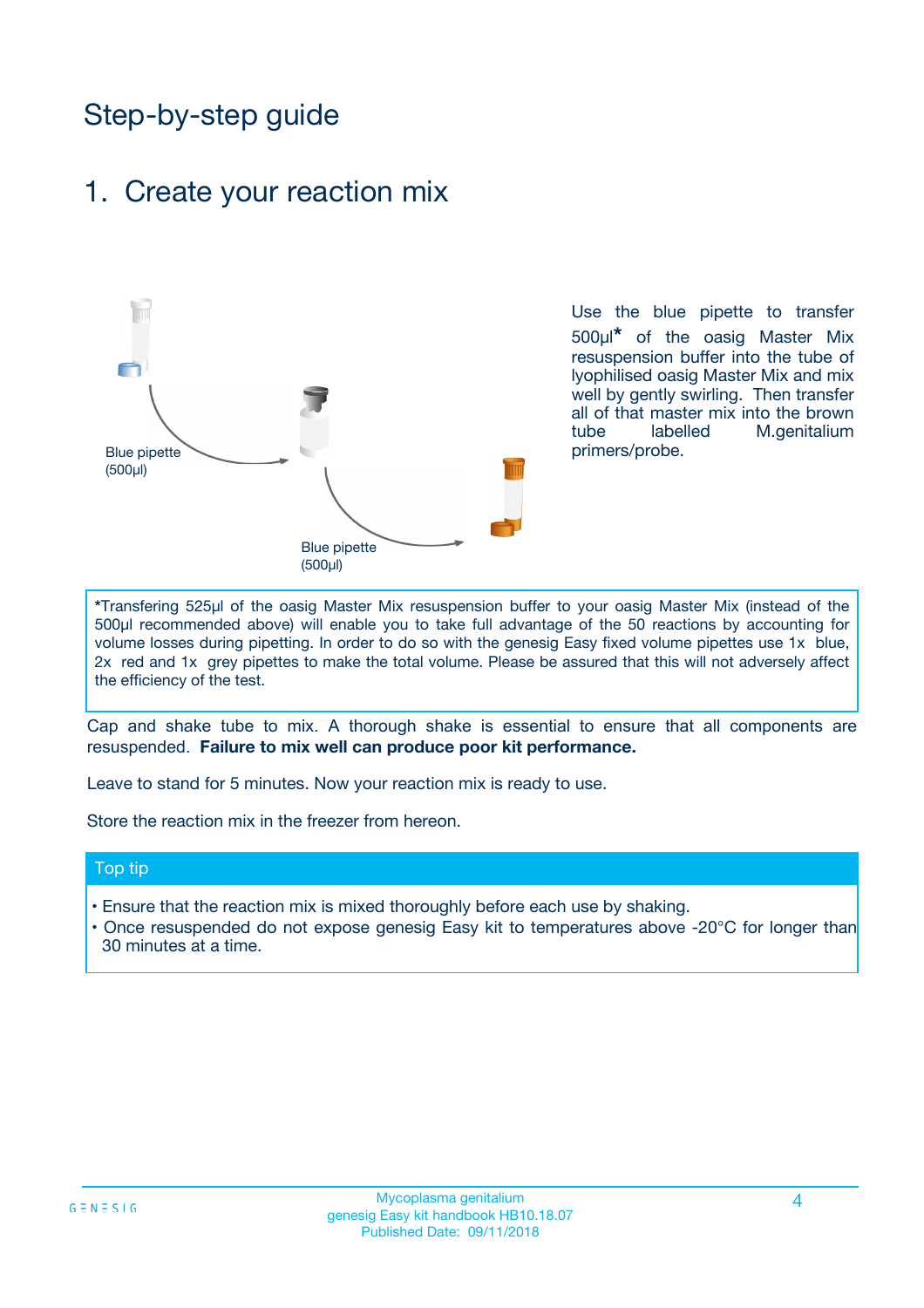# 2. Internal extraction control



Use the blue pipette to transfer 1000µl (2 x 500µl) of template preparation buffer into the Internal Extraction Control DNA tube. Cap and shake tube to mix.

Your kit contains Internal Extraction Control DNA. This is added to your biological sample at the beginning of the DNA extraction process. It is extracted along with the DNA from your target of interest. The q16 will detect the presence of this Internal Extraction Control DNA at the same time as your target. This is the ideal way to show that your DNA extraction process has been **successful.** 

#### **If you are using an alternative extraction kit:**

Use the red pipette to transfer 10µl of Internal Extraction Control DNA to your sample **after** the lysis buffer has been added then follow the rest of the extraction protocol.

#### **If you are using samples that have already been extracted:**

Use the grey pipette to transfer 5µl of Internal Extraction Control DNA to your extracted sample.

### 3. Add reaction mix to all reaction tubes



For every reaction to be run, use the red pipette to add 10µl of your M.genitalium reaction mix to every tube.

#### Top tip

- Always pipette the reaction mix directly into the bottom of the tube.
- You can label the tube lids to aid your reaction setup but avoid labelling tube sides.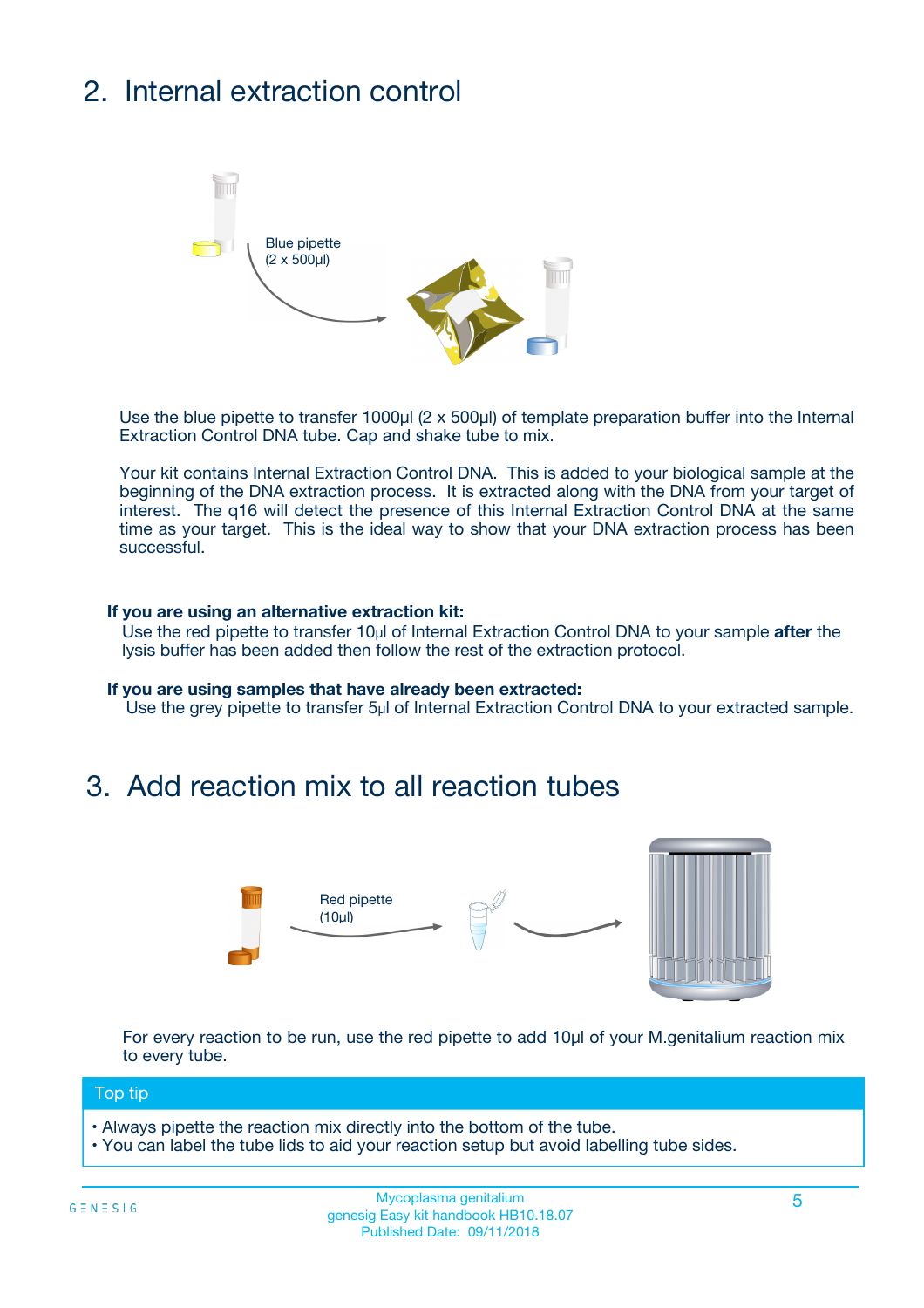### 4. Negative control



For each test you will require a negative control. Instead of DNA, water is used. This sample should typically prove negative thus proving that all of your positive samples really are positive.

To create a negative control reaction simply use the red pipette to add 10µl of the water to the required reaction tubes. Close these tubes after adding the water.

Because some genesig kit targets are common in the environment you may occasionally see a "late" signal in the negative control. The q16 software will take this into account accordingly.

#### Top tip

**•** Always add the water to the side of the tube to reduce the introduction of bubbles.

### 5. Set up a test



For each sample you wish to analyse, use the red pipette to add 10µl of your DNA sample to the required reaction tubes. Close these tubes after adding the sample. Always change pipette tips between samples.

#### Top tip

**•** Always add the DNA sample to the side of the tube to reduce the introduction of bubbles.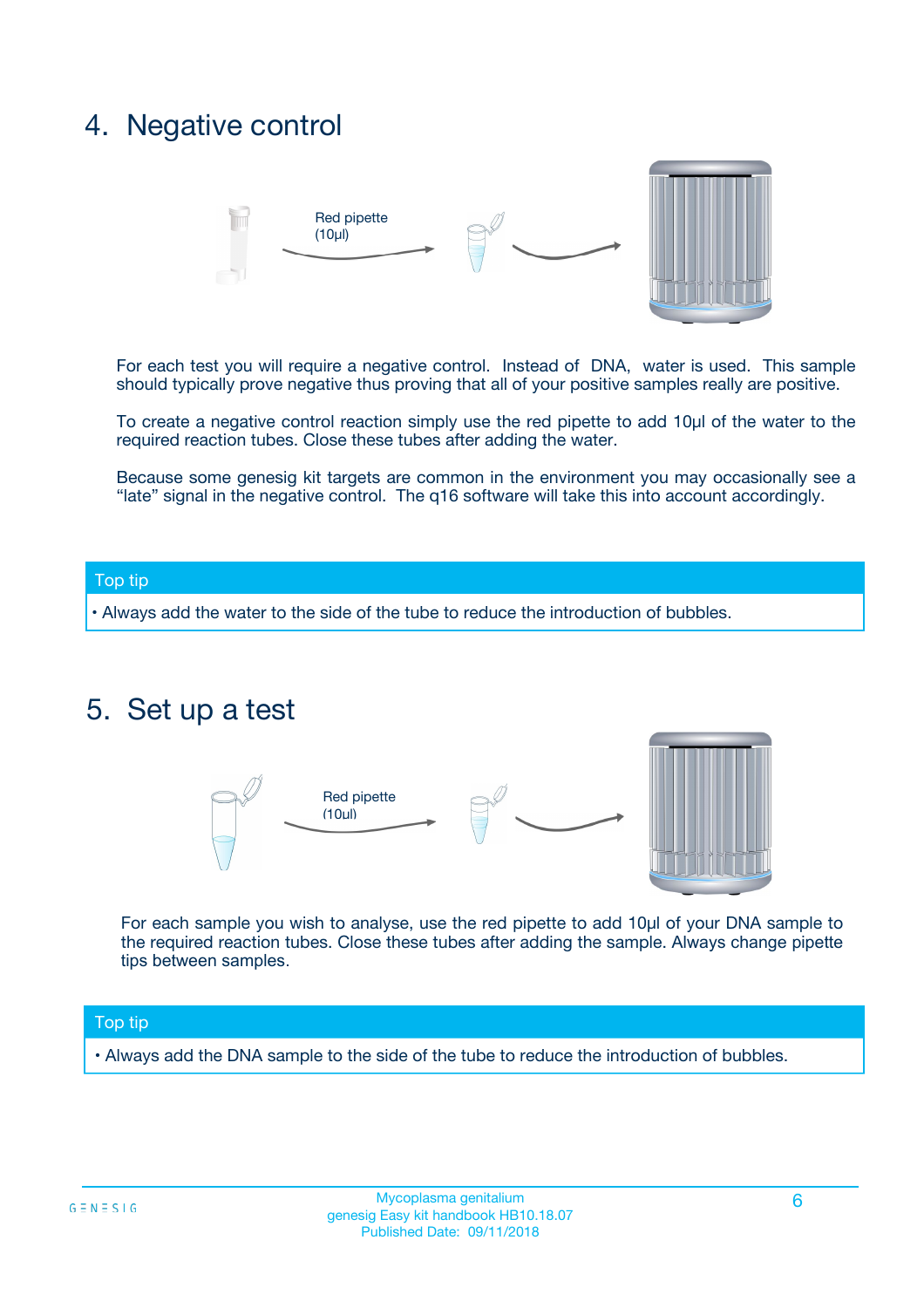### 6. Positive control



Use the blue pipette to transfer 1000µl (2 x 500µl) of template preparation buffer into the positive control template tube. Cap and shake tube to mix.

Each time you run a test you will require a positive control. This is a small portion of DNA from your target of interest. It serves two purposes:

1. It will always test positive so it shows that everything is working as it should be.

2. The q16 software knows how much DNA is present in the positive control. So it can automatically compare your sample of interest with the positive control to calculate the amount of target DNA in your sample.

To create a positive control reaction, simply use 10µl of the positive control instead of your DNA sample.



Take great care when setting up your positive control. The positive control template has the potential to give you a false positive signal in your other samples. Set positive controls up last after all other sample tubes are closed. Always change pipette tips between samples. You may even choose to set up positive controls in a separate room.

#### Top tip

**•** Always add the positive control to the side of the tube to reduce the introduction of bubbles.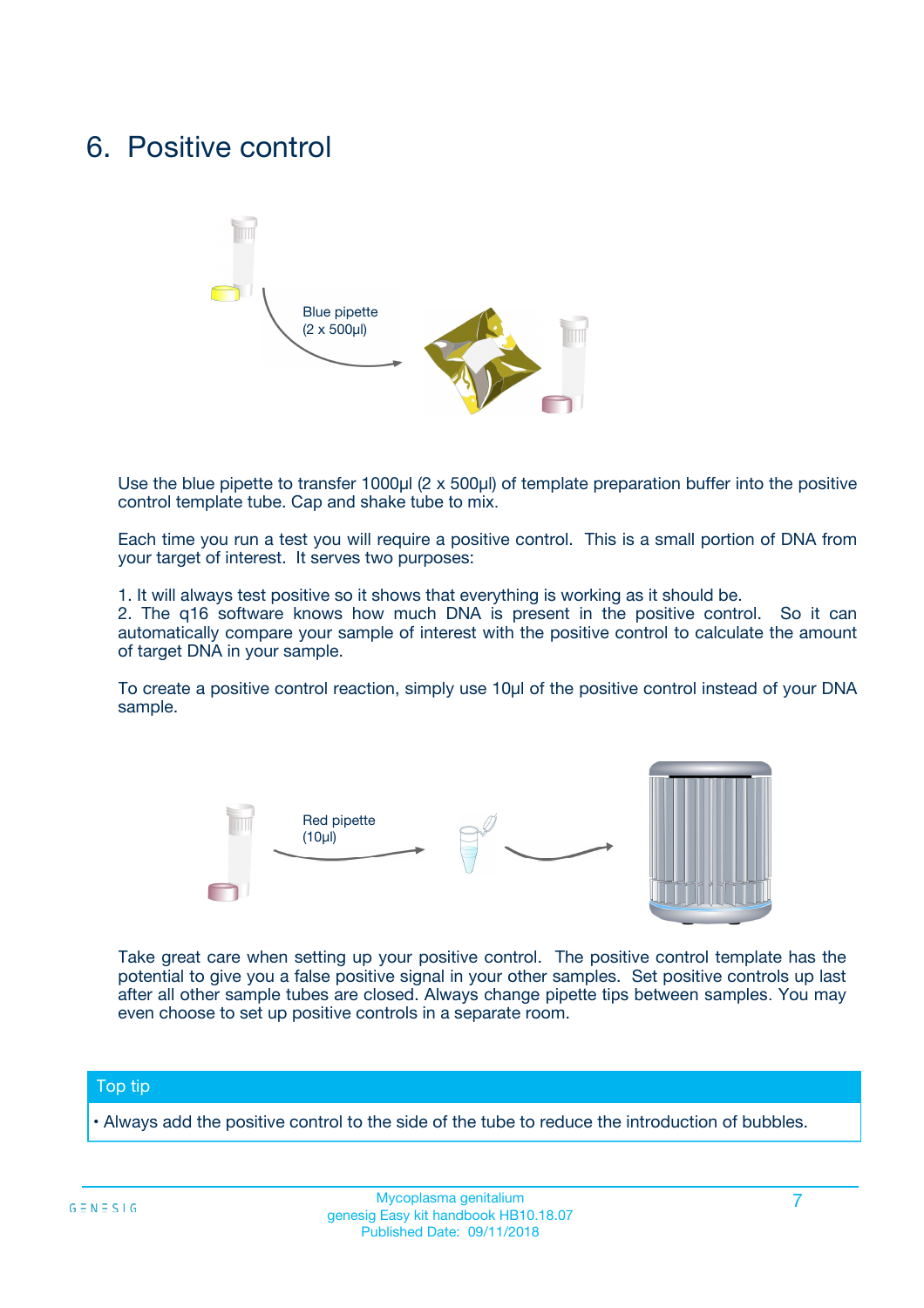# 7. Running the test

Place the tubes into the correct positions in your q16 as defined by the software, this may include positioning of empty tubes to ensure that the q16 lid is balanced. The run can then be started.

| qenesig q16 PCR software - 1.2                                               |                                   | $\Box$                                                                                          |
|------------------------------------------------------------------------------|-----------------------------------|-------------------------------------------------------------------------------------------------|
| $\vert \cdot \vert$<br>Unsaved (New Experiment 2<br><b>Open Experiments:</b> | <b>D</b> Open<br>R <sub>New</sub> | Save<br>Save As<br><b>C</b> Close<br><b>&amp; Configuration</b><br>$G \equiv N \equiv S \mid G$ |
| <b>Setup</b><br><b>Results</b><br>Stages:                                    |                                   |                                                                                                 |
| <b>Notes</b>                                                                 | <b>Samples</b>                    | <b>Tests</b>                                                                                    |
| <b>Name and Details</b>                                                      | Name<br>Color                     | Note<br>Color<br>Note<br>Name                                                                   |
| New Experiment 2017-10-26 11:06                                              | Sample 1                          | ÷<br>条<br>Test 1                                                                                |
| Kit type: genesig® Easy Target Detection kit                                 | Sample 2                          |                                                                                                 |
| Instrument Id.:                                                              | Sample 3                          | $\qquad \qquad \blacksquare$<br>$\qquad \qquad \blacksquare$                                    |
| <b>Run Completion Time:</b>                                                  | Sample 4                          |                                                                                                 |
| <b>Notes</b><br><b>A</b><br>$\overline{\mathbf v}$                           | Sample 5                          | ♦<br>4<br>÷<br>₩                                                                                |
| <b>Well Contents</b>                                                         |                                   | <b>Run</b>                                                                                      |
| Pos.<br>Test                                                                 | Sample                            | <b>Run Status</b>                                                                               |
| Test 1<br>$\blacktriangleleft$                                               | Negative Control                  | $\blacktriangle$                                                                                |
| $\overline{2}$<br>Test 1                                                     | <b>Positive Control</b>           |                                                                                                 |
| $\overline{\mathbf{3}}$<br>Test 1                                            | Sample 1                          | Show full log                                                                                   |
| Test 1<br>4                                                                  | Sample 2                          |                                                                                                 |
| 5<br>Test 1                                                                  | Sample 3                          | <b>Run Control</b>                                                                              |
| Test 1<br>6                                                                  | Sample 4                          |                                                                                                 |
| $\overline{7}$<br>Test 1                                                     | Sample 5                          |                                                                                                 |
| 8                                                                            |                                   | $\triangleright$ Start Run<br>Abort Run                                                         |
| <b>JOD FURTY TUDE TO BUILDED IN</b>                                          |                                   | $\overline{\mathbf{v}}$                                                                         |

#### Top tip

- Before loading tubes into the q16, check for bubbles! Flick the bottom of the tubes to remove any bubbles that may have formed during the test setup.
- Apply centrifugal force with a sharp wrist action to ensure all solution is at the bottom of the reaction tube.
- When repeating a test you can use a previous file as a template by clicking 'open' then selecting File name > Files of Type > Experiment file as template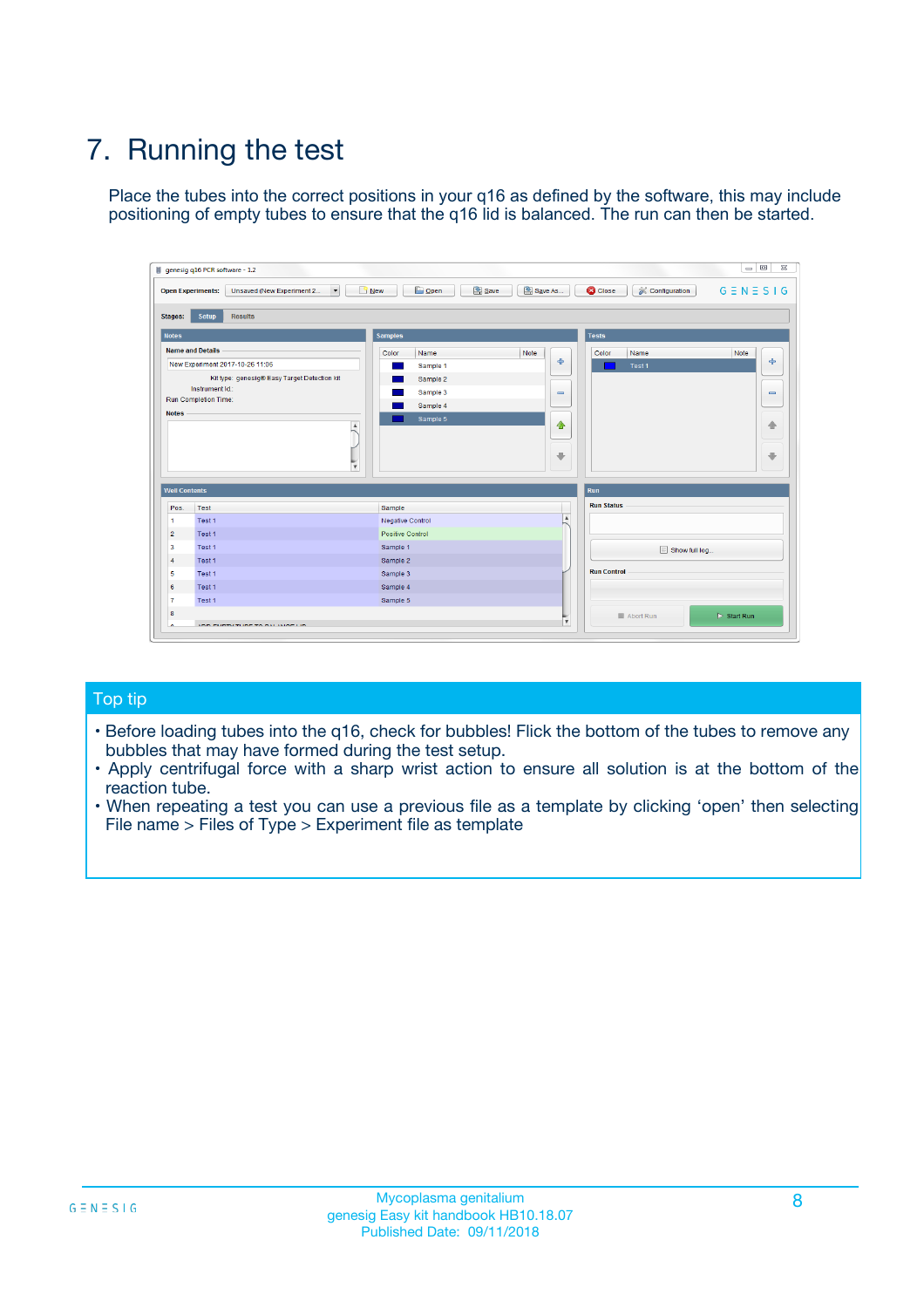## What do my results mean?

Analysis of your data is carried out automatically by the genesig q16. The following information is designed to help you fully understand a result or to troubleshoot:

### "Positive"

#### **Explanation**

Your sample has produced a positive result. Your target of interest is present and you can use the reported quantity.

"Negative"

#### **Explanation**

Your sample has produced a negative result. The target is not present in your sample.

### "Test contaminated"

#### **Explanation**

The Negative Control should be completely free of any DNA. If you see this error message it means that at some point during the setup, the Negative Control has been contaminated with DNA and has given a positive signal. This contamination has invalidated the test. The Positive Control and your test samples are both possible sources of contaminating DNA. The genesig q16 reaction tubes from previous runs will also contain very high amounts of DNA so it is important that these are carefully disposed of after the run is completed and NEVER OPENED. It may be the case that your kits have become contaminated which will lead to the same problem occurring repeatedly.

#### **Solutions**

1. Clean your working area using a commercial DNA remover solution to ensure the area is DNA free at the start of your run and re-run the test

2. If the problem persists then the kit has become contaminated and it will have to be discarded and replaced with a new kit. When you open the new kit, run a simple test to show that changing the kit has solved the problem. Prepare a test which includes only the Positive Control, the Negative Control and one 'mock sample'. For the 'mock sample' add water instead of any sample DNA. The result for the Negative Control and the mock sample should be negative indicating that contamination is no longer present.

#### **Preventive action**

An ideal lab set-up has a 'Clean area' where the test reagents are prepared and a 'sample area' where DNA samples and the Positive Control template are handled. The best workflow involves setting up all the test components (excluding the positive control template) in the clean area and then moving the tests to the sample area for sample and Positive Control addition. If this method is followed then the kit components are always kept away from possible sources of contamination. For extra security the Negative Control can be completely prepared and sealed in the clean area. All work areas should be decontaminated regularly with DNA remover.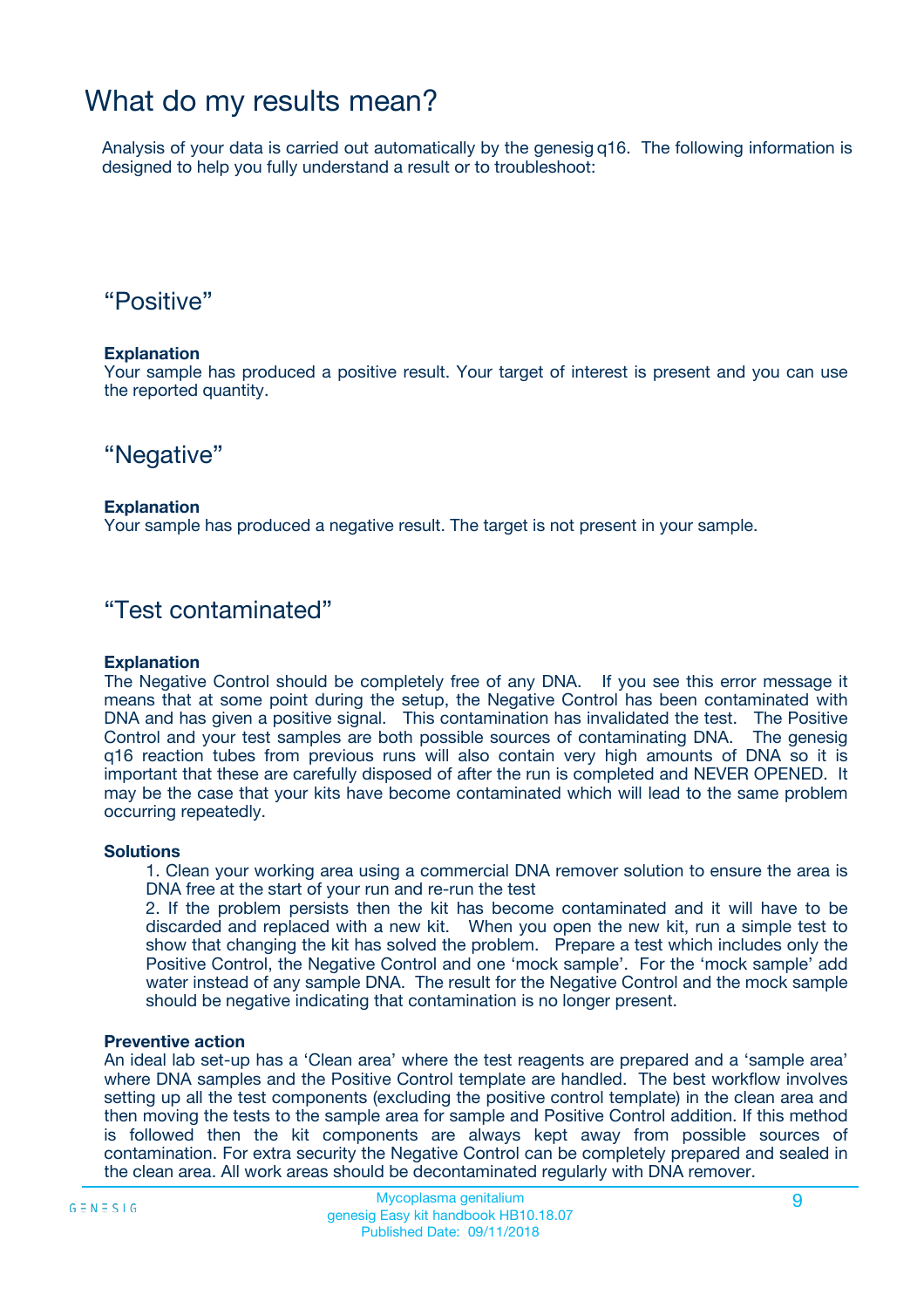### "Sample preparation failed"

#### **Explanation**

The test has failed because the quality of the sample was not high enough. The Internal Extraction Control component identifies whether the sample has been prepared correctly and is of suitable quality. This error message means that this quality control test has failed and the sample quality is not high enough for analysis.

#### **Solutions**

1. Check the sample preparation protocol for any user errors then repeat.

2. Poor quality samples can result from overloading the sample preparation protocol with too much starting material. Try reducing the amount of starting material then repeat.

3. Failing to add the Internal extraction Control DNA to your sample during the sample preparation protocol can also lead to a reported result of "sample preparation failed". Ensure that this step has not been overlooked or forgotten. If your samples are derived from an archive store or from a process separate from your genesig Easy extraction kit; you must add 5µl of Internal Extraction Control DNA into each 0.5ml of your sample to make it suitable for use on the q16.

### "Positive result, poor quality sample"

#### **Explanation**

The test is positive so if you are only interested in obtaining a 'present or absent' answer for your sample then your result is reliable. However, the test contains an Internal Extraction Control component that identifies if the sample is of high quality. This quality control test has failed and the sample is not therefore of high enough quality to accurately calculate the exact copy number of DNA present. If you require quantitative information for your sample then proceed with the solutions below.

#### **Solution**

For appropriate solutions, read the "Sample preparation failed" section of this handbook.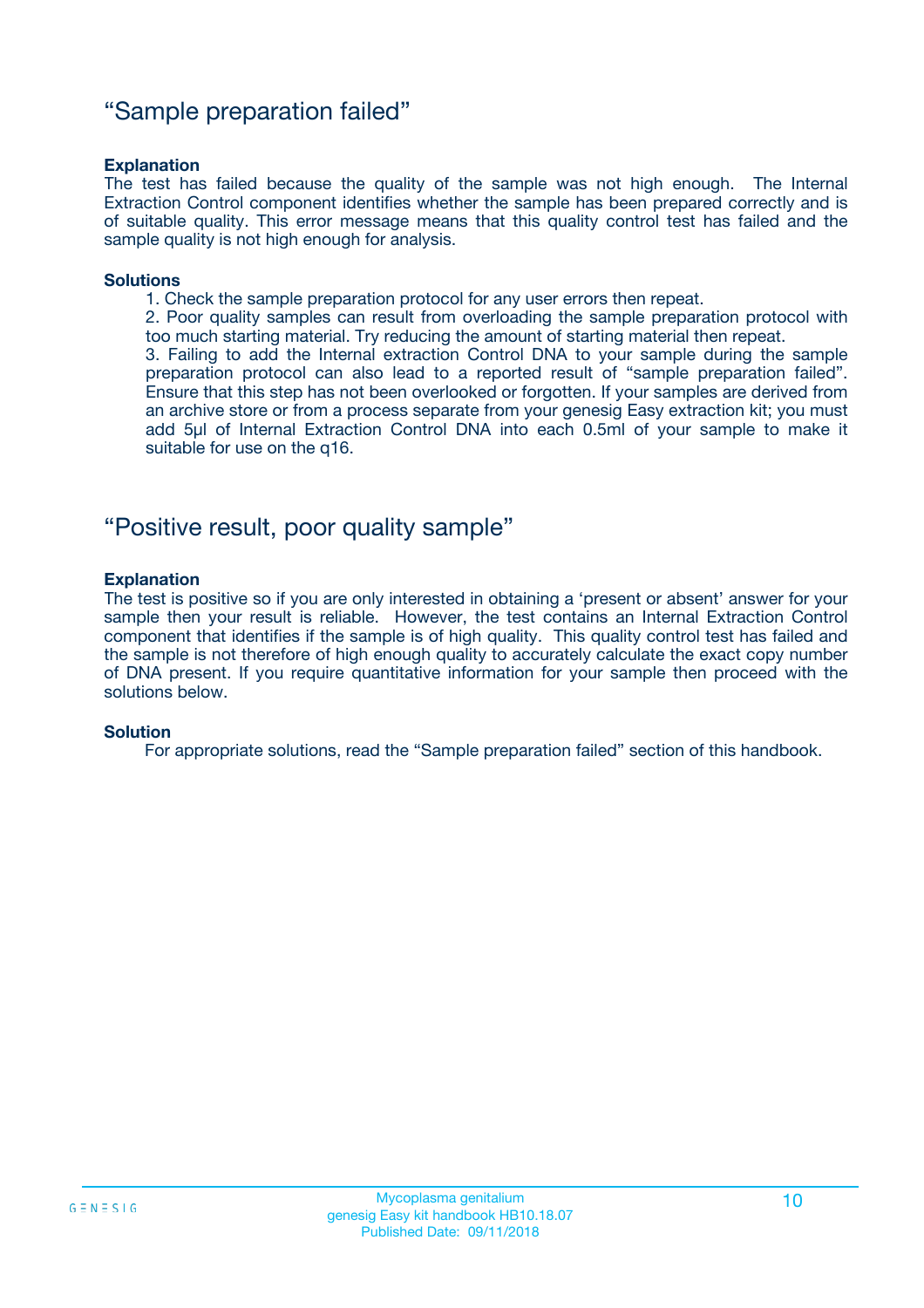### "Test failed"

#### **Explanation**

The test has failed because the Positive Control has not worked. The Positive Control is present to show that all aspects of the test are working correctly together. When this control test fails, the test as a whole is invalidated. This finding indicates that a problem has occurred in the reaction set-up part of the experiment and has nothing to do with sample preparation.

#### **Solutions**

- 1. Check the entire workflow and test set-up to look for any user errors, then repeat the test e.g. have the right colour pipettes and solutions been used with the correct tubes?
- 2. Ensure the positive and negative controls are inserted into the correct wells of your q16.

3. A component of the test may have 'gone off' due to handing errors, incorrect storage or exceeding the shelf life. When you open a new kit, run a simple test to show that changing the kit has solved the problem. Prepare a test which includes only the Positive Control, the Negative Control and one 'mock sample'. For the 'mock sample' add internal control template instead of any sample DNA. If the Positive Control works, the mock sample will now be called as a negative result.

### "Test failed and is contaminated"

#### **Explanation**

The Positive Control is indicating test failure, and the Negative Control is indicating test contamination. Please read the "Test Failed" and "Test contamination" sections of this technical support handbook for a further explanation.

#### **Solution**

For appropriate solutions, read both the "Test failed" and "Test contaminated" sections of this handbook.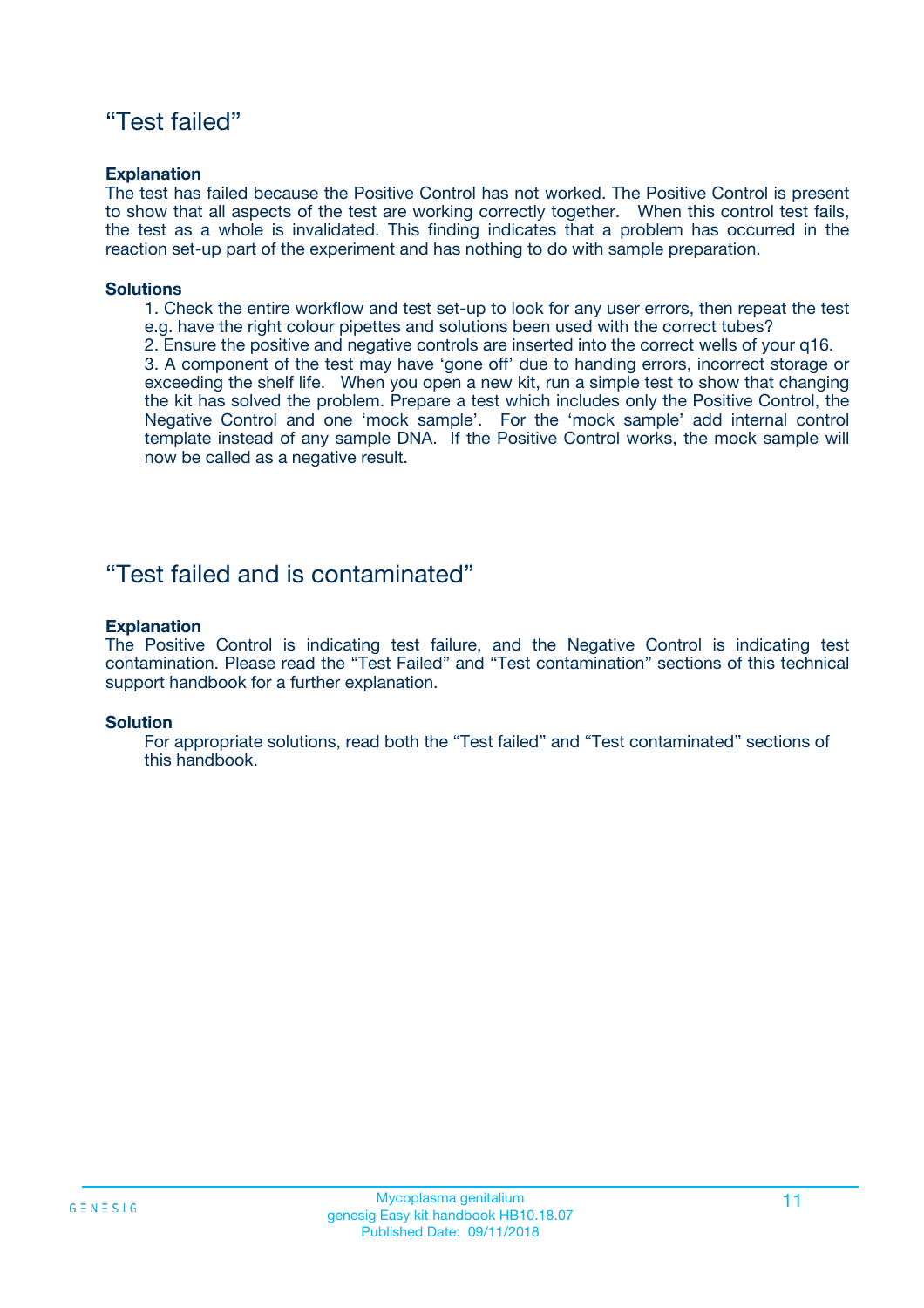## Mycoplasma genitalium

Mycoplasma genitalium is a small parasitic bacterium that lives on the ciliated epithelial cells of the primate genital and respiratory tracts. M. genitalium is the smallest known genome that can constitute a cell.

The genome of M. genitalium consists of 521 genes (~482 protein encoding genes) in one circular chromosome of 582kbp.

Infection by M. genitalium seems fairly common, can be transmitted between partners during unprotected coitus, and can be treated with antibiotics; however, the organism's role in genital diseases is still unclear.

Symptoms include: Urethritis (men), Discharge, Burning while urinating, Arthritis/reactive arthritis (mostly men), Vaginal itching (women),Pain during intercourse (women).This infection is associated with bacterial vaginosis. In the long term, this infection is suspected to cause pelvic inflammatory disease.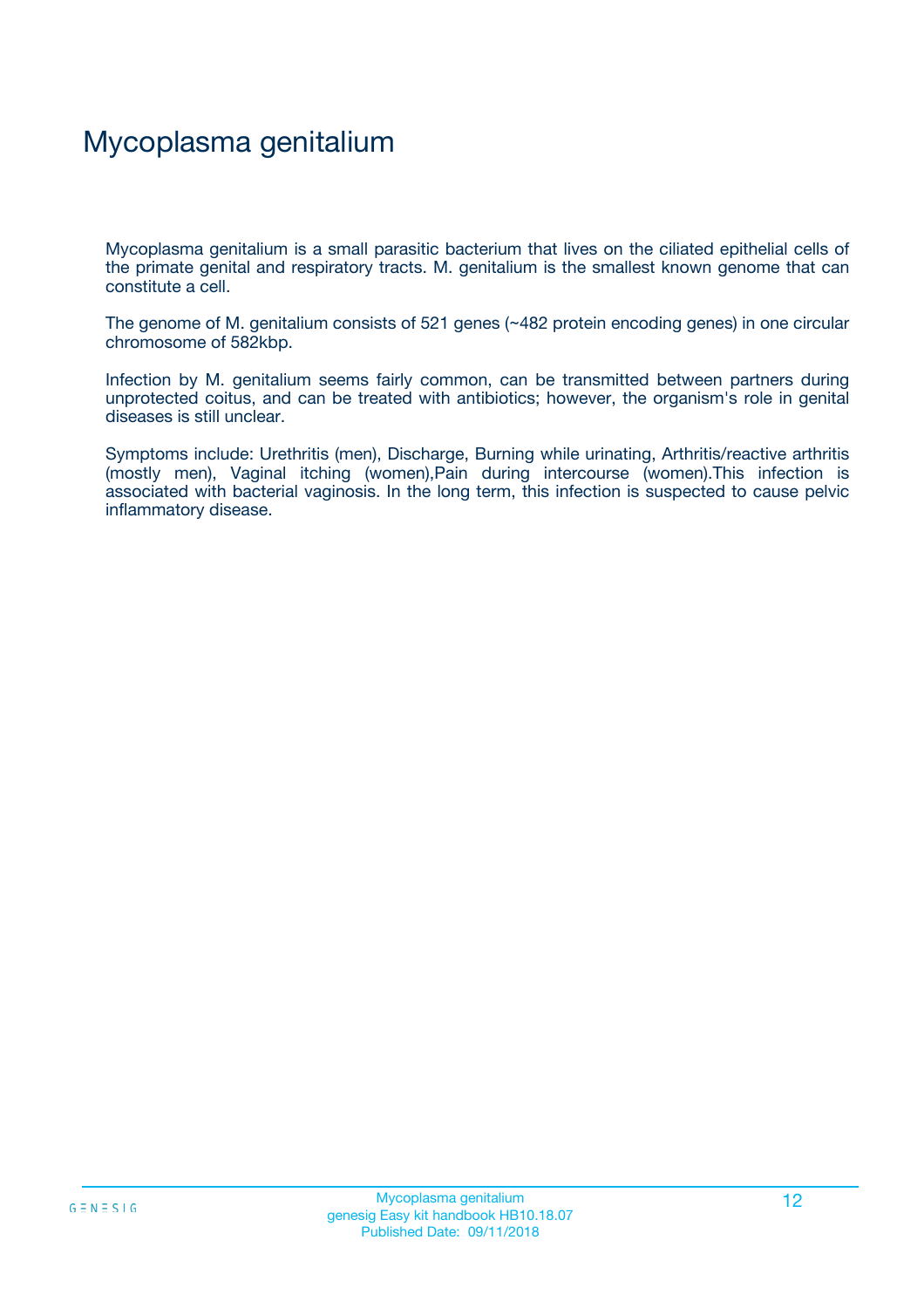## **Specificity**

The Primerdesign genesig Kit for Mycoplasma genitalium (M.genitalium) genomes is designed for the in vitro quantification of M.genitalium genomes. The kit is designed to have a broad detection profile. Specifically, the primers represent 100% homology with over 95% of the NCBI database reference sequences available at the time of design.

The dynamics of genetic variation means that new sequence information may become available after the initial design. Primerdesign periodically reviews the detection profiles of our kits and when required releases new versions.

If you require further information, or have a specific question about the detection profile of this kit then please send an e.mail to enquiry@primerdesign.co.uk and our bioinformatics team will answer your question.